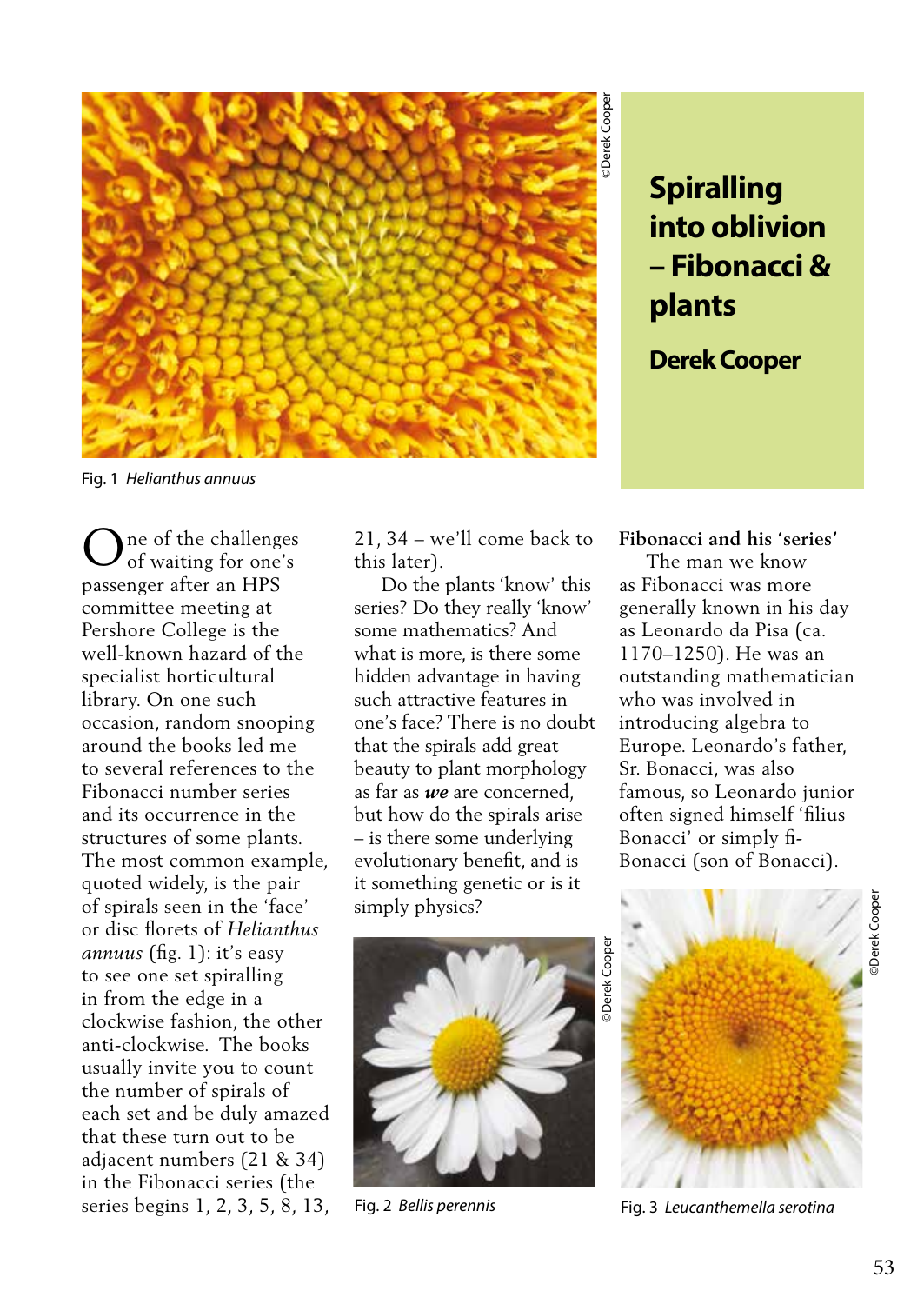

 Fibonacci's series starts with '0', then '1', and continues with the rule (an algorithm) that the next number is always the sum of the previous two numbers; check it out with the values above. It looks harmless enough, but it has spawned hundreds of serious mathematical books and papers, a literature of imaginative tosh, and of course it has expression in the plant world. Look out for both spirals in the simple daisy, *Bellis perennis* (fig. 2), with 13 & 21 spirals, and in the less simple *Leucanthemella serotina*, (fig. 3), with 21 & 34 spirals.

 Many authors on the subject refer to the 'numbers of petals' in a flower, claimed to 'always' be a Fibonacci number; 'often' would be more accurate, as 3, 5, 8, etc. are indeed common but, as we know, the crucifers with their 4 petals don't seem to have heard of Fibonacci! These examples have been



drawn from the flowering plants, but we don't have far to go to find spirals in the arrangement of the scales in conifers. Peer into botany text books and there the spirals are again under the heading 'phylotaxis', which we'll come to later.

 Try googling 'Fibonacci' and be amazed, and be wary! There are claims that the series is revealed in the dimensions of the famous pyramids in Egypt and in some ancient Greek temples. There are books on using the Fibonacci ratios to play the stock market. One of the strangest is an attempt to link the revolutionary periods of planets around the sun to plant phylotaxis. The field is littered with 'selective choice of evidence' and a preference for obscure explanations over simple ones.

## **Back to Plants**

 Once one is aware of spirals, they are seen in many species. For example,

**Derek** Cooper ©Derek Cooper

Fig. 4 *Kniphofia rooperi* Fig. 5 *Dipsacus laciniatus* Fig. 6 *Echinacaea purpurea* 

look at the florets in *Kniphofia rooperi* (fig. 4) with numbers 8/13; the spiky bosses of *Dipsacus laciniatus* (fig. 5) numbers 5/8; the spheroidal bosses of *Echinacaea purpurea* (fig. 6); and even the compound residues of the flowers in pineapples (fig. 7). (Note that decorative stone pineapples (fig. 8) do not sport Fibonacci spirals as they have an equal number of bumps and are quite symmetrical.)

 And it is not just the flowering parts: not surprisingly, the arrangement of the seed maintains this spirally phenomenon, such as *Geum urbanum* (fig. 9). Sometimes the spirals are not easy to see, for example the leaf arrangement in *Euphorbia characias*  confuses the eye (fig. 10), but look at the euphorbia leaf scales and there they are, spirals in two directions and with different slopes (fig. 11)!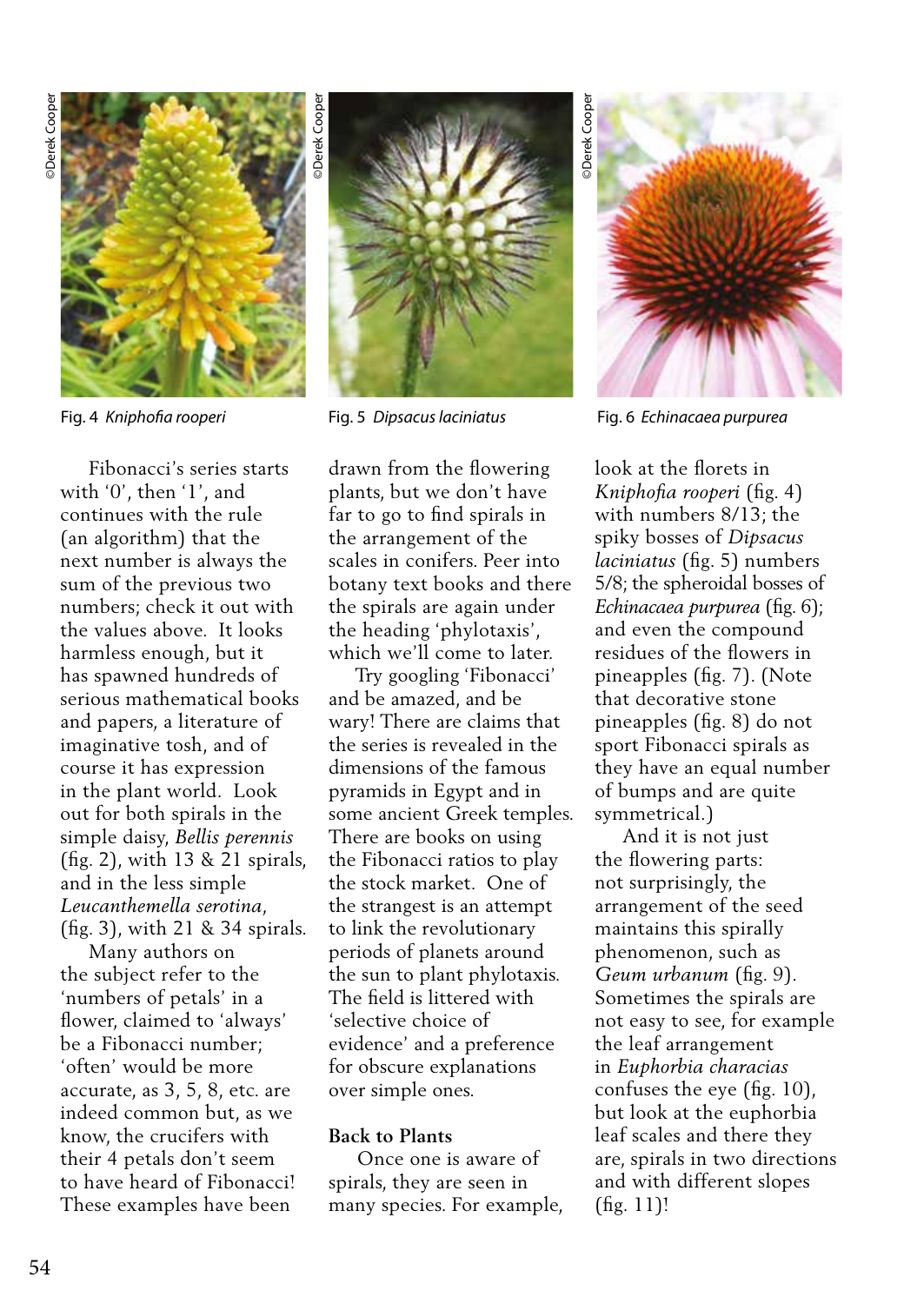

This spiralling round a stem directs us to the botany books and to the term "spiral phylotaxis". Phylotaxis is the way leaves are arranged along stems; in this euphorbia the leaves seem to spiral around as we go up the stem. Taking any leaf as the starting point, we count the number of **new** leaf axils we pass until we get to a leaf axil which is **exactly** above the starting point (easier said than done). We also count the number of 'complete turns around the stem' to get there. Fig. 12 makes this clearer: we pass 8 axils and use 3 turns, so the phylotaxis is called 3:8 (again Fibonacci numbers).

 The interpretation of these spirals was a challenge which left even Charles Darwin baffled. Some writers refer to them as 'Golden Spirals' or even 'spira mirabilis' (miracle spirals). But are spirals really such an unexpected phenomenon? Moving briefly away from



horticulture we come to our friend the snail with the spirals in his shell (does he know maths as well?) and fossils – fig. 13 shows fossilised roots or stigmaria (found in coal measures laid down about 300 million years ago); look closely and there are the spirals again. Spirals are more common than we thought and they have been around for a very long time.

### **Spirals and conifers**

 The fossil in fig. 13 suggests that we might do well by looking into the past; for plants we can do this by looking at the family *coniferales*, a family which displays in the fossil record evidence of spirals in cones and trunks. It is relevant to recall that conifers were a dominant family millions of years **before** our beloved flowering plants; extant conifers such as the Korean fir, *Abies koreana* (fig. 14), and the noble fir, *A. procera* (fig. 15), display spiralling



Fig. 7 Pineapple Fig. 8 Stone pineapple Fig. 9 *Geum urbanum* seeds

in the vast majority of their cones. Usually one spiral is easy to see and on close inspection there is another at a different pitch and going the other way round. And yes, the numbers of spirals in each direction are again adjacent Fibonacci numbers, in this case 5:8 for *A. procera* and 8:13 for *A. koreana*. However, although the conifer spirals are often thought similar to the spirals on the sunflower disc, there is an important difference: even though the basal part looks confused, it is clear that in cones the number of each spiral remains the same as growth progresses, but the spirals are more like distorted helices. The needleless spikes in fig. 16 show that the helical spirals originate at the central spike of the cone and, further, that at least in conifers the direction of spirals of the same pitch can be different on two cones from the same plant. Look closely at fig. 14 to see this here as well.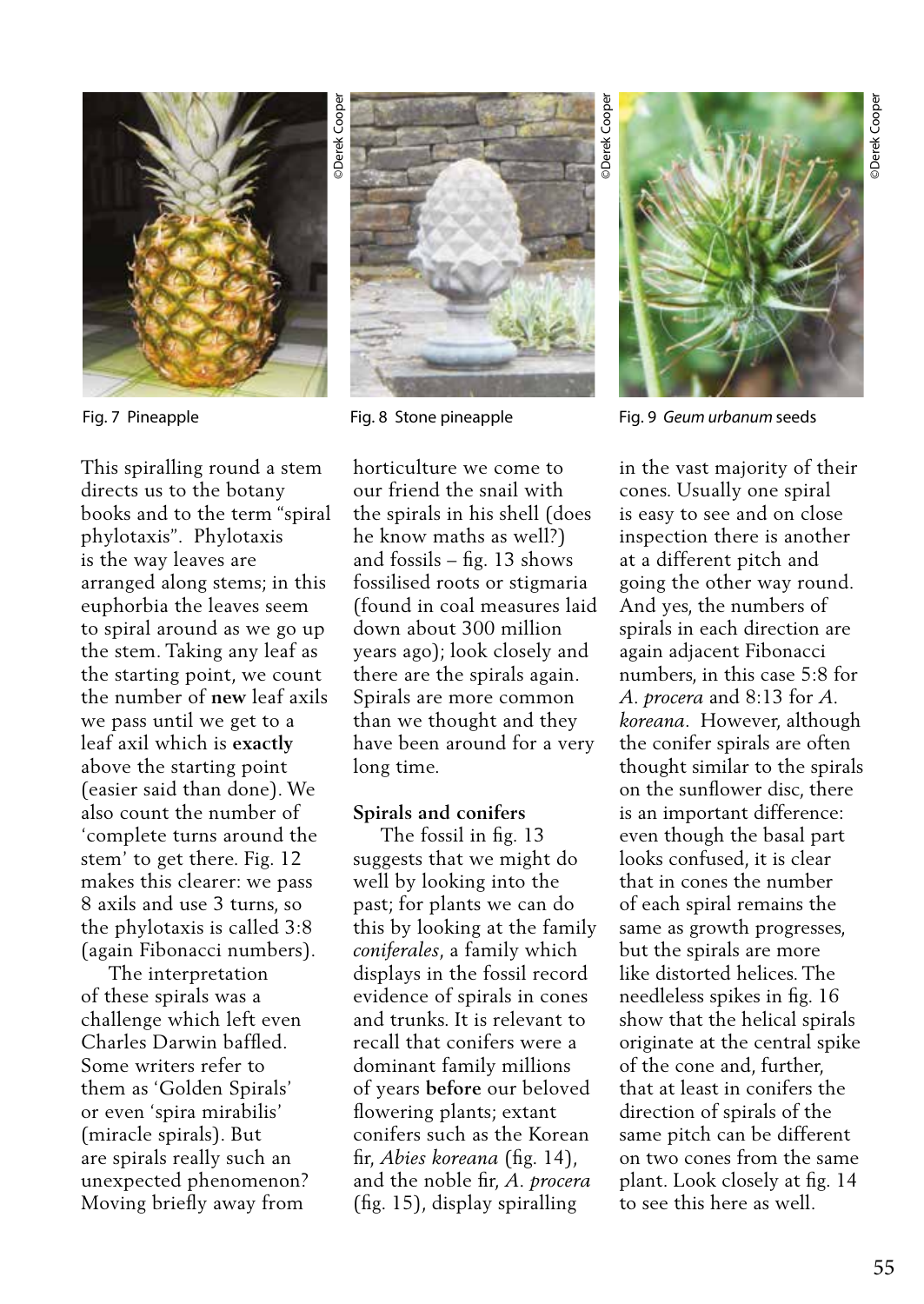

Figs 10, 11 & 12 *Euphorbia* 

 We can go further with conifers by looking at the Monkey Puzzle tree, *Araucaria*, (fig. 17). This shows the spiralling of sharp leaflets round the trunk and the numbers of each are still adjacent Fibonacci numbers, 13:21 (sometimes 15:24!), but closer inspection reveals a third spiral. The spiralling in conifers clearly predates our relatively recent flowering plants, so how



do we link twirling around a trunk to the display in sunflowers and asters? We start by looking down the stem of a growing tip of the araucaria (fig. 18). A few painful hours with gloves and pliers applied to stripping away the leaflets in reverse order of growth enabled me to number each leaflet, the lowest number for the youngest leaf. The starting point is arbitrary as the smaller

6

leaflets are too small to deal with, but what is revealed gives an approximate fit to theoretical expectations that the leaflets in the same sector will have the Fibonacci relationship: so starting from leaflet marked 0, we get numbers 3, 5, 8, 13 and 21 radiating outwards. An arbitrary start at say bud 3 radiates out to values of '3 plus the Fibonacci numbers' i.e. 6, 8, 11 and 16.



Fig. 13 Fossilised roots or stigmaria Fig. 14 *Abies koreana* Fig. 15 *Abies procera* 



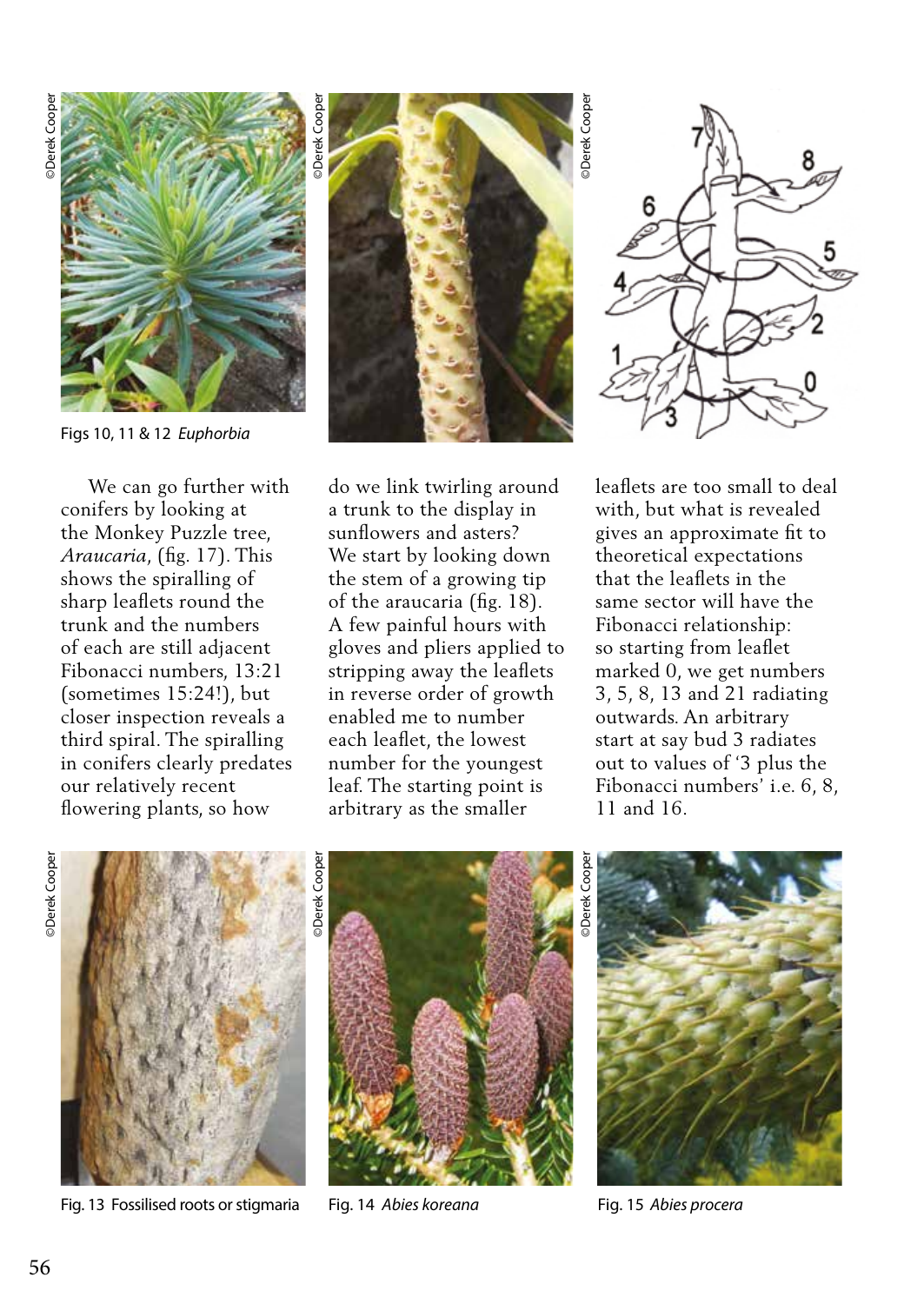

Fig. 16 Helical spirals originate at the central spike of the cone

The text books on the subject seem to get a better fit but perhaps my tree has not read the books!

### **What plants 'do not want'**

The text is the same that the same that is the same through turning the same that is the same to be a subject to the other way interest of the other way in the same of the other way in the same of the origin of the same o We'll look at how well sunflowers and company behave in the light of theory, but first we need to ask what the plant does **not** want! All plants construct the vast majority of their constituent macro-molecules from the extremely small molecule carbon dioxide via longwinded biochemistry, a consequence of which is evolutionary selection favouring high efficiency in all things. Thus plants 'do not like' waste of space or resources. Buds or seed



Fig. 17 Monkey Puzzle tree,<br>Araucaria

which 'sit in the nick' are more efficient than square arrangements, as are spacefilling spirals rather than space-wasting cart-wheel spokes.

## **Fibonacci and ɸ**

 Ancient Greek mathematicians were very interested in ratios. We all know about their discovery of the ratio π for circles and spheres; they also discovered the ratio ɸ (pronounced "fie"). ɸ is the number obtained by dividing any larger Fibonacci number by its preceding partner<sup>1</sup> and has the value 1.61803... and like the decimal expression of  $\pi$ , it never comes to the end of the decimals.



*Araucaria* Fig. 18 A growing tip of *Araucaria* 

ɸ crops up all over geometry in most surprising places. We're going to use it in a simple geometrical model and see how the result compares with our actual observations of plants. The central question is why are there Fibonacci spirals?

# **The model system using phi**

 We start with the primordia or proto-buds being produced sequentially by the meristems and characterised by the rule 'grow a bit and turn a bit'. Here the 'turn a bit' is the decimal part of ɸ as a fraction of a circle<sup>2</sup> (that is about 138°, the 'golden angle'). As more buds are produced, the

<sup>1</sup> The ancient Greeks reasoned as follows. Take a stick of length c; can we break it into two parts such that the ratio of the original stick to the larger broken piece b is equal to the ratio of the piece b to the broken piece a? Remembering that c is actually a-plus-b, we write this in algebra as:  $(a+b)/b = b/a$ . The value for which this is true is 1.61803, or  $\phi$ . Try writing out a Fibonacci sequence starting with a & b!

<sup>2</sup> That is 360° multiplied by 0.61803 to get 222.4908 ° (we ignore the 1 because this is just one full circle.) Remember that this is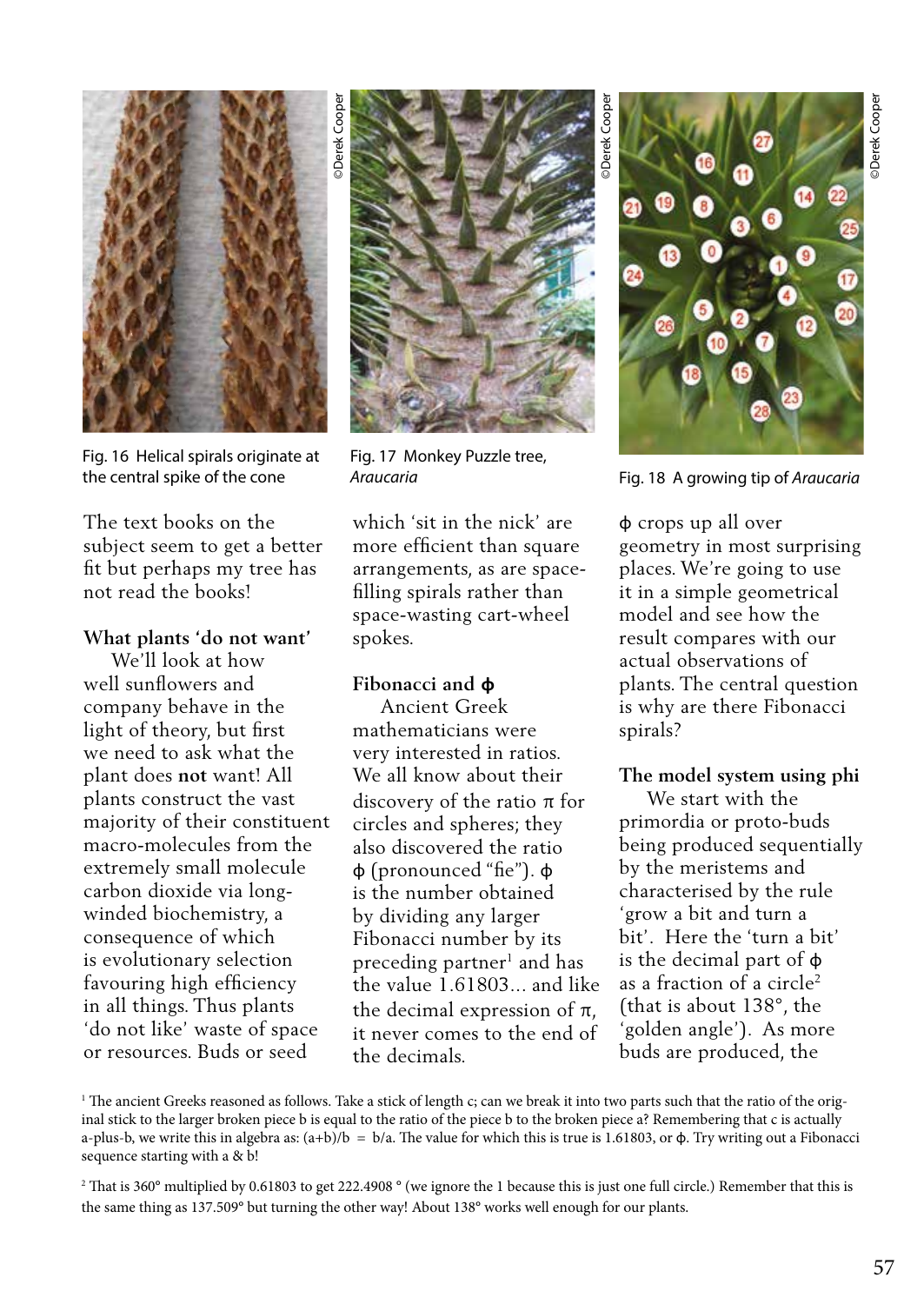



previous buds simply move outwards along a radius as the primordia develop. The value of the golden angle means that each successive bud is located about a third of a circle **away** from its predecessor. The first 90 or so buds are shown in fig. 19. At first glance there is not much order (I have slightly lengthened the radial part to make it clearer). There is a clue when we notice that for the buds nearer to the edge, the spirals can be made out (as we find in the plants themselves).

 Drawing in the spirals reveals one set of 21, and another of 13 members (fig. 20).

Figs 19, 20, 21 & 22 'The golden angle' (about 138°) – the challenge is our perception

The lower numbered spirals are still there, we just don't see them as easily. I have marked them in figs 21 & 22, still Fibonacci numbers, 8 & 5. The challenge here is **the way we see** spatial relationships! We are concerned with near neighbours in the disc florets, not near in the sense of near-bud-numbers. Some neighbours are almost shoulder to shoulder, others are almost (but not quite) vertically aligned. You can see that the higher the number of spirals the more vertical the spiral lines are. In fig. 21 I have chosen a random bud, in this case bud number 41, shown in the upper left section along with its eight closest neighbours and their bud numbers. Remember that these are the eight neighbours as we see them, look closely at the differences in the bud numbers between no. 41 and the others, and what we get are our old friends the Fibonacci numbers. And

also take note that all of the spirals go through no. 41, not just the two most obvious ones. The spirals arise as a direct consequence of the properties of ɸ (which we used to provide the angle at which primordia are produced) **and** the way our brains see things. Another way of looking at this, (which boils down to the same thing) is that the set of say 5 spirals is simply the result of joining up every fifth bud number; the set of 8 spirals is the result of joining up every eighth bud number; and so on.

### **Theory and reality**

 Horticulture is a field in which practice and observation trump theory. There are many cases in which observation does not fit Fibonacci numbers, or perhaps we should say there are many cases for which the Fibonacci ideas don't fit reality. It does not detract from the Fibonacci interpretation to find that